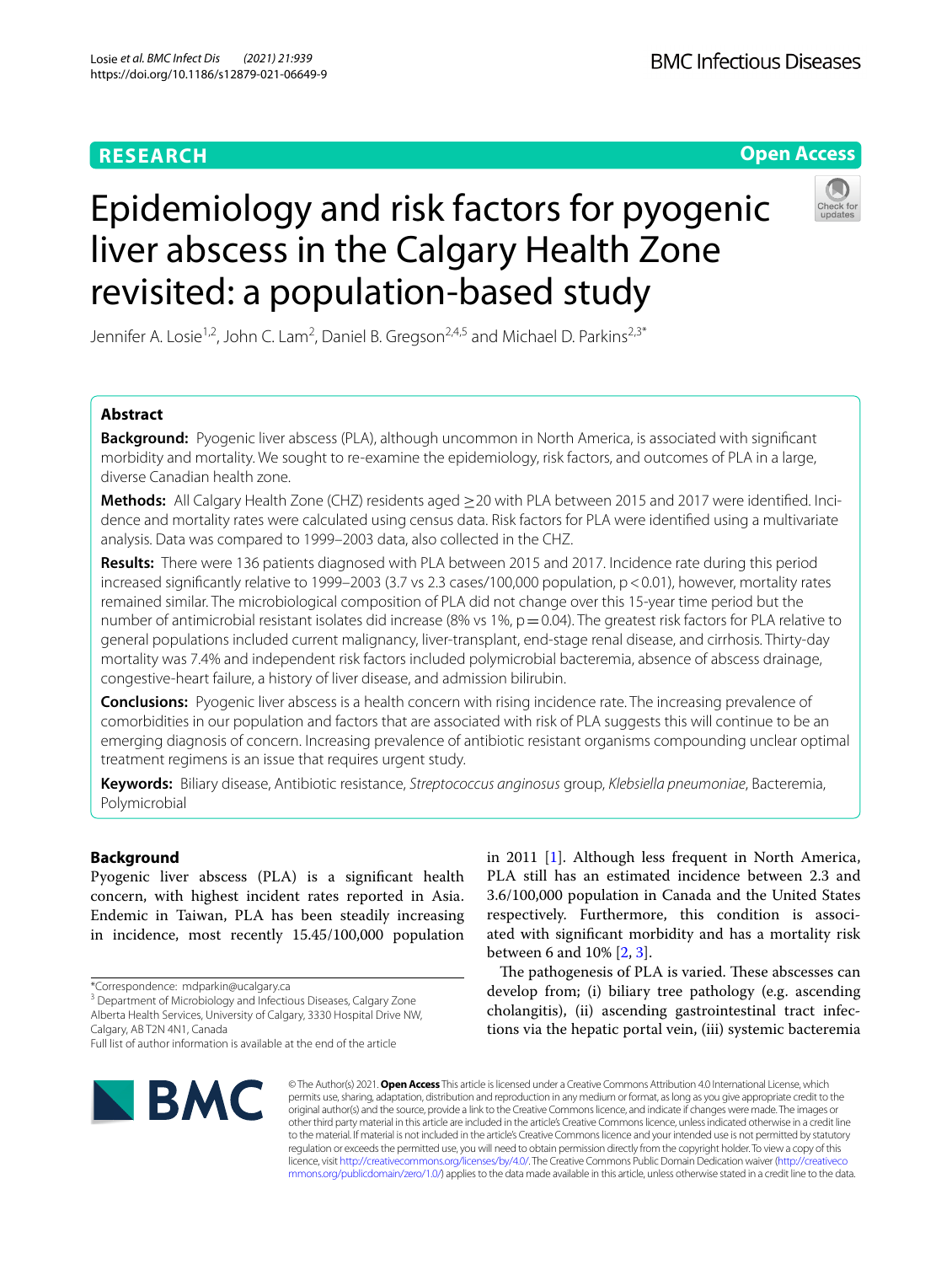via the hepatic artery, (iv) contiguous spread, (v) direct inoculation from trauma or an invasive procedure, and (vi) cryptogenically [\[4](#page-8-0)]. Biliary pathology represents the most common etiology ranging from 11 to 37% of causes in Southeast Asia [[5\]](#page-8-1). Approximately 75% of hepatic abscesses involve the right lobe, 20% in the left lobe, and 5% in the caudate lobe [\[6](#page-8-2)].

The microbiology of PLA varies greatly-with geography recognized as an important factor. Worldwide, *Escherichia coli* is the most common culprit [\[1\]](#page-7-0). Within a Canadian population the *Streptococcus anginosus* group (44%), *Klebsiella* species (27%), anaerobes (20%), and *Escherichia coli* (16%) were cultured most frequently [\[3](#page-7-2)]. Similar to Canada, *Streptococcus* and *Enterococcus* species were the most prevalent in the United States (29.5%), followed by *Escherichia* (18.1%), *Klebsiella* species (9.2%), and anaerobes (8.6%) [\[2\]](#page-7-1). However, multiple studies from Taiwan and other parts of Asia have found *Klebsiella* species to be most common (approximately 68–79% of cultured organisms) with increasing concern about the prevalence of extended spectrum beta-lactamase (ESBL) producing species as well as hypervirulent mucoviscous strains [\[7](#page-8-3), [8\]](#page-8-4).

In this study, we sought to compare the epidemiology and risk factors for PLA in the Calgary Health Zone (CHZ) between 2015 and 2017 to data reported in a similar study by Kaplan et al. captured between 1999 and 2003.

## **Methods**

#### **Study population**

The CHZ provides all laboratory and inpatient medical care to a population of approximately 1.3 million resi-dents [\[9](#page-8-5)]. All patients aged  $\geq$ 20 years within the CHZ diagnosed with a PLA between 2015 and 2017 were included. Comparator population numbers and rates of comorbidities of CHZ residents were determined using annual census data  $[10]$  $[10]$ . The CHZ is composed of approximately 64% Caucasian, 22% Asian, 5% Indigenous, and 9% other ethnicities [\[11](#page-8-7)].

#### **Data sources**

Study subjects were identifed using the International Classifcation of Diseases 9 and 10 (ICD-9 & ICD-10) codes for hospitalized individuals diagnosed with PLA and cross referenced to the Calgary Laboratory Services (CLS) database to identify all microbiological specimens taken from liver aspirations. CLS is a regional service that accepts and processes all microbiological samples within CHZ. Once individuals were identifed using these two methods, chart reviews (using Sunrise Clinical Manager electronic medical record) were conducted using a standardized form to record demographics, comorbidities, hospitalization length, mortality, occurrence of relapse, as well as microbiological, radiographic, and biochemical data. This study received approval through the Conjoint Health Research Ethics Board at the University of Calgary (REB18-2013).

We compared the results from our data set (collected between 2015 and 2017) to the data published by Kaplan et al. (collected between 1999 and 2003) [\[3](#page-7-2)] in order to examine the changes in epidemiology, etiology, and risk factors for PLA over 15-years. Both our study and the study by Kaplan et al. are retrospective population-based studies from the Calgary Health Zone and results were reported on a per capita basis.

# **Defnitions**

Defnitions were based upon those used in the Kaplan et al. study for consistency in comparison. PLA was diagnosed if at least one of the following conditions was met: (1) positive microbiological culture from aspirated liver abscess; (2) identifcation of systemic bacteremia in conjunction with radiographic fndings consistent with liver abscess; or (3) improvement of radiographic lesions consistent with liver abscess with antimicrobial therapy and with appropriate exclusion of alternate diagnoses.

Mortality was calculated as 30-day, in-hospital mortality which was consistent with criteria from Kaplan et al. to allow for comparison. Antimicrobial resistant organisms were defned as either: (1) methicillin-resistant *Staphylococcus aureus* (MRSA), (2) vancomycin-resistant *Enterococcus* (VRE) species, (3) penicillin-resistant *Streptococcus pneumoniae*, or (4) any Gram-negative organism resistant to one or more of: a fuoroquinolone, aminoglycoside, 3rd generation cephalosporin, or carbapenem.

#### **Statistical analysis**

Non-normally distributed variables were reported as medians with interquartile ranges (IQR) and compared using the rank-sum test for pairs or median test for multiples. Diferences in proportions among categoric data were assessed using Fisher's exact test for pair-wise comparisons and the chi-square test for multiple groups and cohorts. The incidence rate of PLA was calculated by dividing the incident CHZ cases by the defned regional population at risk. Risk factors for PLA were quantifed by dividing the occurrence incidence rate among those with a given factor by those without. Extracted demographic data were used to determine the population at risk for assessment of age and gender [[10\]](#page-8-6). For other potential risk factors, the population at risk was ascertained or estimated using local patient registry data [[10](#page-8-6), [12,](#page-8-8) [13\]](#page-8-9). Risks are expressed as incidence rate ratios (RR) and reported with 95% confdence intervals (CI). Mortality rates were calculated using all-cause 30-day deaths.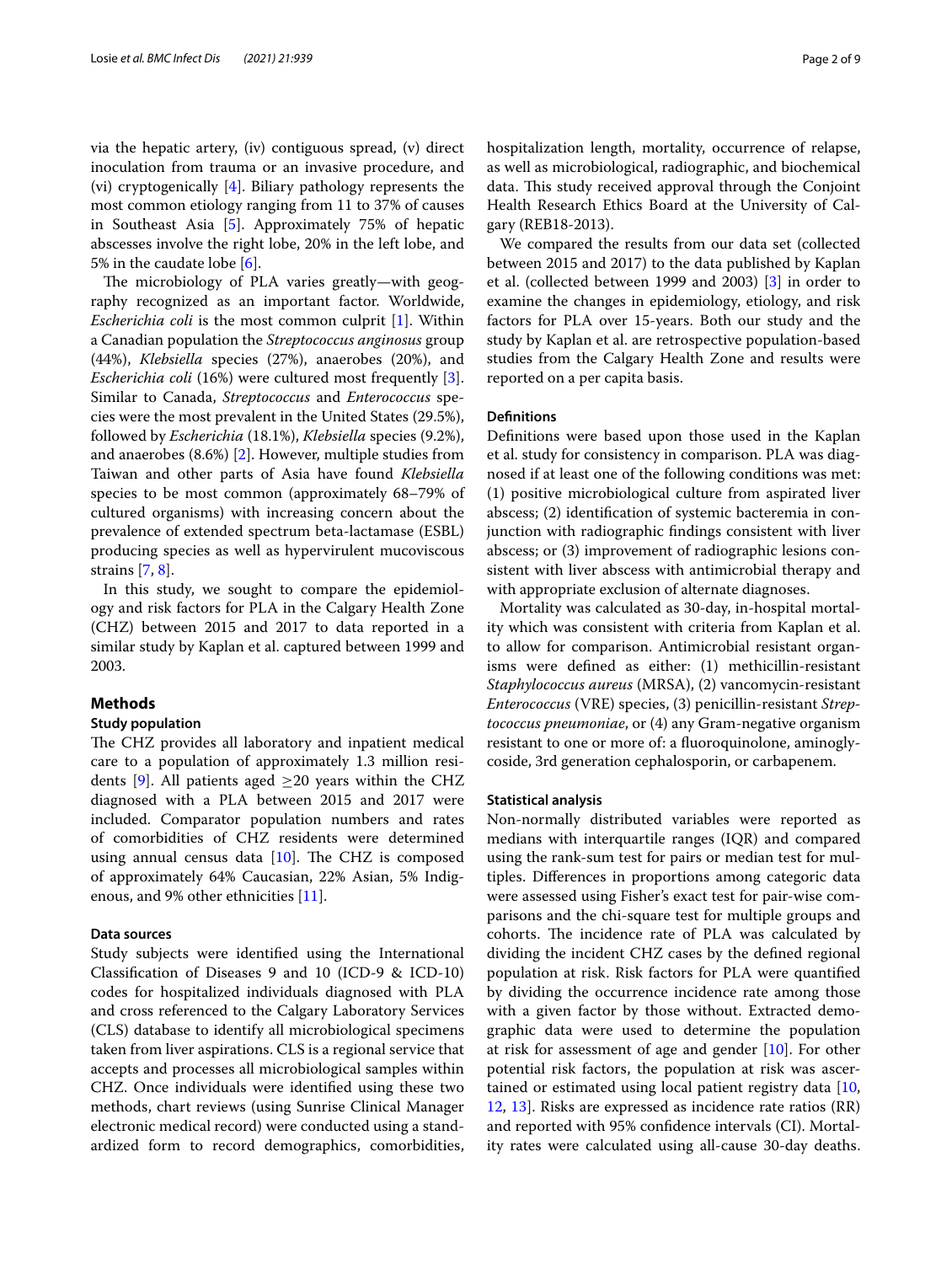A logistic regression model was developed to assess factors independently associated with 30-day mortality. Factors associated with death in univariate analyses  $(p < 0.1)$ were included and backward stepwise elimination was performed to develop the fnal model. Model calibration was assessed using the Hosmer–Lemeshow goodness of ft test and discrimination was assessed using the area under the receiver operator characteristic curve. Model results are reported as odds ratios (OR) with 95% CI. A p-value<0.05 was considered statistically signifcant for all comparisons. All statistical calculations were performed using STATA 16.1 (College Stn., TX).

# **Results**

Between January 1, 2015 and December 31, 2017, 136 patients were admitted to one of the four hospitals in the CHZ for PLA. Recurrent episodes in the same subject were not separately analyzed.

#### **Incidence rate**

Mean annual incidence rate per annum based on population from 2015 to 2017 was 3.7 cases/100,000 population. Compared to the 1999–2003 cohort, incidence rate has increased (2.3 cases/100,000 population between 1999 and 2003,  $p < 0.01$ ).

Similar to 15-years ago, incidence rate of PLA was higher among males compared to females (4.7 vs 2.7/100,000 population between 2015 and 2017,  $RR = 1.74$  (1.08–2.79 95% CI),  $p = 0.01$ ). Additionally, incidence rate of PLA increased with age. Compared to 15 years ago, the highest increase in incidence rate was

observed in the 50–64 age group and predominantly in females (Fig. [1](#page-2-0)).

## **Diagnosis**

In our cohort, PLA was diagnosed from aspiration of a hepatic abscess in 89 patients (65%), blood culture with consistent imaging fndings in 34 patients (25%), and improved imaging consistent with PLA in response to therapy in the context of negative cultures in 13 (10%). The number diagnosed via these mechanisms were not signifcantly diferent compared to 15 years ago. Although the overall proportion of patients diagnosed via liver aspiration was not diferent, the proportion of patients who underwent liver aspiration was lower (74% vs 87%,  $p=0.02$ ) but the proportion of positive cultures was higher in our cohort compared to 15 years ago (88% vs 71\%,  $p = 0.006$ ).

Similar to Kaplan et al. computed tomography (CT) detected PLA in 98% of cases (99% Kaplan et al.) and ultrasound detected PLA in 93% of cases (91% Kaplan et al.). In our study, a smaller proportion of patients had a single PLA (2015–2017: 45% vs 1999–2003: 61%,  $p=0.023$ ), more patients had 2 abscesses (2015–2017: 20% vs 1999–2003: 10%, p=0.047), and a similar proportion of patients had≥3 abscesses (2015–2017: 35% vs 1999–2003: 29%,  $p = 0.25$ ).

PLA was confned to the right lobe in 83 of our cohort (61%) which was numerically lower than previously (72%) but this was not statistically significant ( $p=0.081$ ). Isolated left lobe abscesses were identifed in 16 patients (12%), similar to 15% in the prior data. Our cohort had

<span id="page-2-0"></span>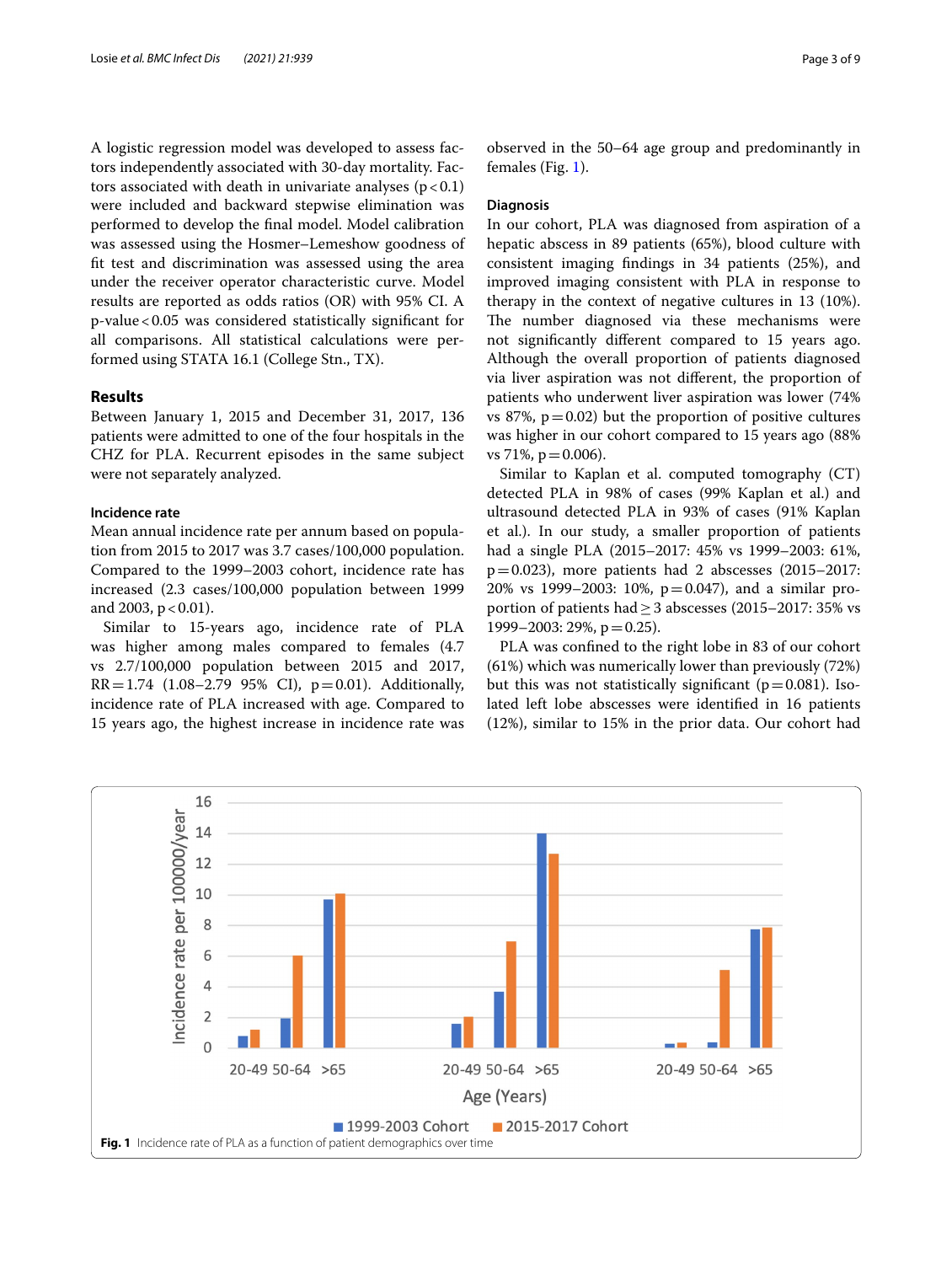a higher number of patients with PLA involving both lobes, 37 patients (27%), compared to 13% in the Kaplan et al. study ( $p=0.011$ ). Pylephlebitis was observed in 10% of PLA in our cohort and was diagnosed by either CT scan or ultrasound. Pylephlebitis was associated with current malignancy ( $p=0.03$ ) and not other comorbidities recorded in our study. Patients with this complication were not more likely to die.

Confrmed or suspected PLA was the admitting diagnosis in 62 of our subjects (46%) which is higher compared to 15 years ago when only 27% of patients were known to have PLA on admission ( $p=0.006$ ).

## **Source of PLA**

Forty-six patients in our cohort (34%) had a biliary cause for their PLA identified. There were 40 patients (29%) with no apparent source and PLA was determined to be cryptogenic. Other causes of PLA are outlined in Table [1](#page-3-0). Those who had cryptogenic PLA were more likely to have monomicrobial abscesses  $(p=0.035)$  and were more likely to have infections with *Klebsiella* species ( $p=0.01$ ) whereas patients with *E. coli* or Enterococcal species as the culprit organisms were less likely to have cryptogenic PLA ( $p = 0.034$ ,  $p = 0.012$ ).

## **Risk factors**

In our cohort, 63% of patients were male, compared to 72% of patients in the Kaplan et al. cohort ( $p=0.14$ ). The mean age was 60.7 years  $\pm 16$  in our cohort compared to  $62.4 \pm 14$  years in the Kaplan et al. group. Prevalent co-morbidities associated with increased risk of PLA between 1999 and 2003 included: liver transplant, diabetes mellitus, alcohol use disorder, and history of malignancy. Prevalent co-morbidities with PLA in our data set included: diabetes (24%), current malignancy (19%), ischemic heart disease (14%), chronic obstructive pulmonary disease (7.4%), cirrhosis (4.4%), history of congestive heart failure (3.7%), end stage renal disease (3%), and liver transplant (3%), each of which was significantly more common ( $p < 0.05$ ) than in the general population (Table [2](#page-4-0)). Seventy fve individuals (55%) had one of the above listed comorbidities, while 61 individuals (45%) did not. Rates of other comorbidities

<span id="page-3-0"></span>

|  |  |  | Table 1 Comparing the cause and associated-factors of PLA over time |  |
|--|--|--|---------------------------------------------------------------------|--|
|--|--|--|---------------------------------------------------------------------|--|

| Etiology                       | Prevalence between 1999 and 2003 | Prevalence between 2015 and 2017 | p-value |
|--------------------------------|----------------------------------|----------------------------------|---------|
| Cryptogenic                    | 56% (40/71)                      | 29% (40/136)                     | < 0.001 |
| Biliary                        | 24% (17/71)                      | 34% (46/136)                     | 0.09    |
| Choledocholithiasis            | 7% (5/71)                        | 7% (10/136)                      | 0.59    |
| Cholecystitis                  | 7% (5/71)                        | 15% (20/136)                     | 0.08    |
| Ascending cholangitis          | 6% (4/71)                        | 11% (15/136)                     | 0.15    |
| Common bile duct stricture     | 4% (3/71)                        | 4% (5/136)                       | 0.56    |
| Pylephlebitis                  | 1% (1/71)                        | 10% (14/136)                     | 0.01    |
| Cholangiocarcinoma             | 1% (1/71)                        | 4% (6/136)                       | 0.24    |
| Bile leak post-cholecystectomy | $1\%$ (1/71)                     | 1% (2/136)                       | 0.73    |
| Choledochojejunostomy          | 1% (1/71)                        | 0% (0/136)                       | 0.34    |
| Nonbiliary                     | 20% (14/71)                      | 36% (49/136)                     | 0.01    |
| Neutropenia                    | 4% (3/71)                        | 1% (1/136)                       | 0.12    |
| Perforation                    | 3% (2/71)                        | 4% (5/136)                       | 0.55    |
| Pneumonia/empyema              | 3% (2/71)                        | 0% (0/136)                       | 0.12    |
| Diverticulitis                 | 1% (1/71)                        | 12% (16/136)                     | 0.006   |
| Perinephric abscess            | 1% (1/71)                        | 0% (0/136)                       | 0.34    |
| Endocarditis                   | 1% (1/71)                        | 0% (0/136)                       | 0.34    |
| Dental abscess                 | 1% (1/71)                        | 1% (1/136)                       | 0.57    |
| Appendicitis                   | $1\%$ (1/71)                     | 1% (2/136)                       | 0.73    |
| Traumatic liver injury         | 1% (1/71)                        | 1% (1/136)                       | 0.57    |
| Gastroenteritis/colitis        | 0% (0/71)                        | 5% (7/136)                       | 0.05    |
| Post-surgical complication     | 0% (0/71)                        | 3% (4/136)                       | 0.18    |
| Superinfected liver metastasis | $0\% (0/71)$                     | 2% (3/136)                       | 0.28    |
| Pancreatitis                   | 0% (0/71)                        | 1% (2/136)                       | 0.43    |
| Other <sup>a</sup>             | 0% (0/71)                        | 1% (2/136)                       | 0.43    |

<sup>a</sup> Occlusion of colonic sinus tract, pharyngitis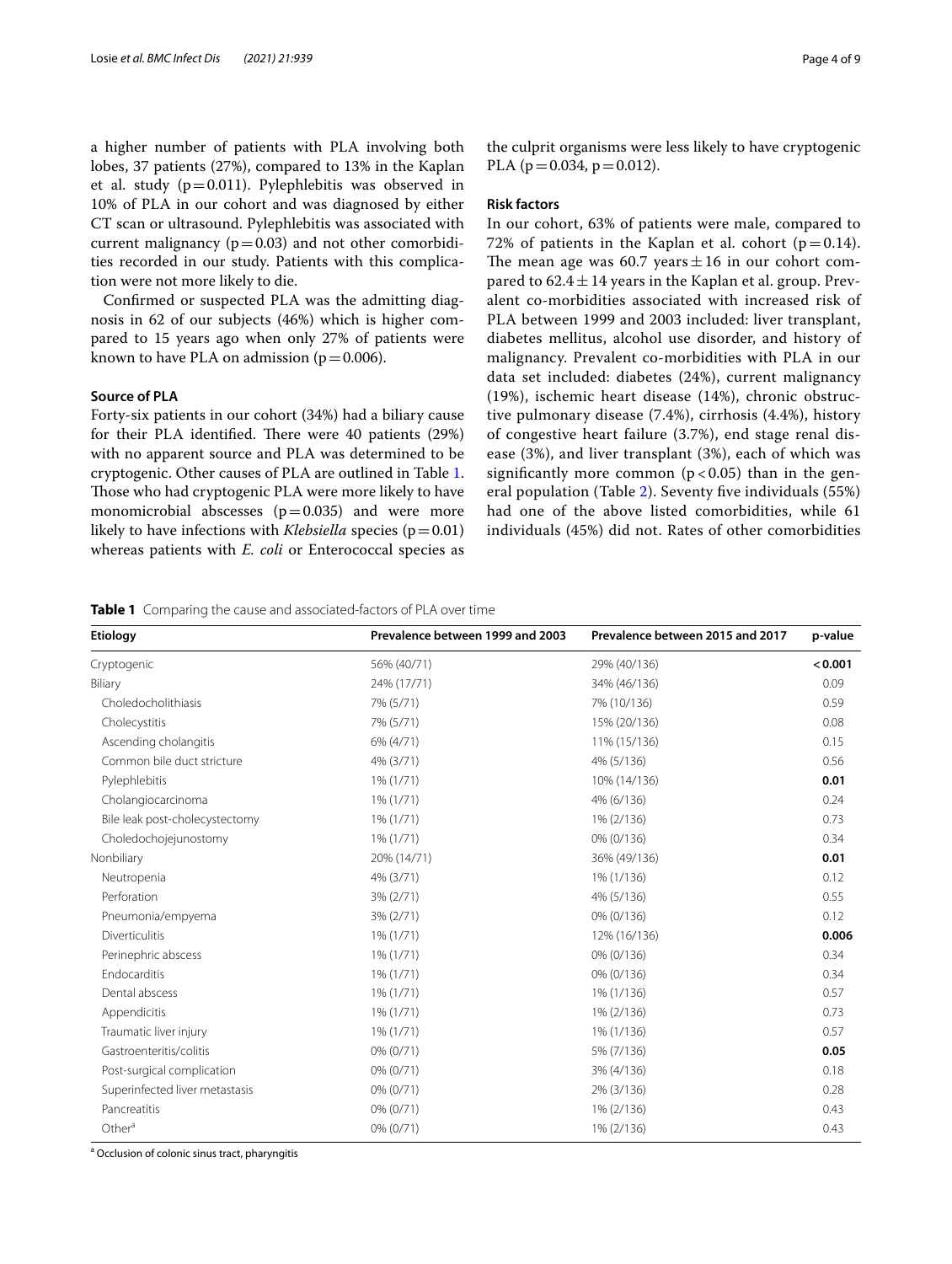| Underlying condition                       | Number of patients<br>$(n=136)$ | <b>Estimated number with</b><br>underlying condition at risk <sup>a</sup> | Incidence Rate per<br>100,000 <sup>b</sup> | <b>RR (95% CI)</b>   | p value  |
|--------------------------------------------|---------------------------------|---------------------------------------------------------------------------|--------------------------------------------|----------------------|----------|
| <b>Diabetes</b>                            | 33                              | 281.890                                                                   | 11.7                                       | $3.81(2.58 - 5.65)$  | < 0.0001 |
| Current malignancy                         | 26                              | 18.931                                                                    | 137.3                                      | 45.13 (29.44-69.18)  | < 0.0001 |
| Ischemic heart disease                     | 19                              | 135.675                                                                   | 14.00                                      | 4.19 (2.58-6.81)     | < 0.0001 |
| Chronic obstructive pulmo-<br>nary disease | 10                              | 84,285                                                                    | 11.86                                      | $3.35(1.76 - 6.37)$  | 0.001    |
| Cirrhosis                                  | 6                               | 8.975                                                                     | 66.85                                      | 18.65 (8.23-42.27)   | < 0.0001 |
| Congestive heart failure                   |                                 | 53,851                                                                    | 9.28                                       | $2.54(1.04-6.21)$    | 0.05     |
| End stage renal disease                    | 4                               | 3.999                                                                     | 100.02                                     | 27.51 (10.18-74.36)  | < 0.0001 |
| Liver transplant                           | 4                               | 2.643                                                                     | 151.34                                     | 41.63 (15.40-112.47) | < 0.0001 |
|                                            |                                 |                                                                           |                                            |                      |          |

<span id="page-4-0"></span>

|  | <b>Table 2</b> Population-based factors associated with increased risk of PLA |  |  |  |  |
|--|-------------------------------------------------------------------------------|--|--|--|--|
|--|-------------------------------------------------------------------------------|--|--|--|--|

<sup>a</sup> Estimated 3 year prevalence of the underlying condition in the CHZ

**b** Incidence rate of PLA among those with the underlying condition

including rheumatoid arthritis and heavy alcohol use did not differ from general populations  $(p > 0.05)$ .

## **Microbiology**

Forty-four (32%) of subjects had polymicrobial PLA. Similar to the Kaplan et al. study, the most commonly identifed organism was *Streptococcus anginosus* group (previously known as *Streptococcus milleri* group). One *Streptococcus anginosus* isolate had intermediate sensitivity to penicillin, none were resistant to cephalosporins. *Klebsiella* species remain the second most commonly isolated organism (Table [3\)](#page-4-1). Six infections (4.4%) were nosocomial. Eleven patients had resistant organisms identifed; 4 were extended-spectrum betalactamase producing organisms, one an AmpC-producing *Klebsiella*, one MRSA, one VRE, and the remainder were resistant Gram-negatives. There were no carbapenem-resistant organisms. The number of resistant

<span id="page-4-1"></span>

| <b>Table 3</b> Microbial constituents in PLA between cohorts |
|--------------------------------------------------------------|
|--------------------------------------------------------------|

organisms was signifcantly higher in our cohort compared to the Kaplan et al. cohort ( $p=0.04$ ).

# **Mortality**

In-hospital mortality (as reported by Kaplan et al.), was not diferent between the cohorts (10/136 or 0.26 per 100,000 population per year from 2015 to 2017 vs 7/71 or 0.22 per 100,000 population per year from 1999 to 2003,  $p=0.35$ ). In our study, all-cause 30-day mortality was 7.4% (10/136 or 0.26 per 100,000 population per year). Factors associated with mortality were not outlined by Kaplan et al. In our study, factors associated with 30-day mortality included: polymicrobial bacteremia, no drainage of PLA, history of congestive heart failure or liver disease, and increasing total bilirubin (Table [4\)](#page-5-0). Of subjects who died within 30 days, the mean total bilirubin on admission was 114 (IQR 68–126) vs 27 (IQR 10–29) in those who survived,  $p < 0.0001$ .

| Factor                                  | 1999-2003 Cohort | 2015-2017 Cohort | p value |
|-----------------------------------------|------------------|------------------|---------|
| Polymicrobial                           | 35/71 (49%)      | 44/136 (32%)     | 0.01    |
| Nosocomial PLA                          | 6/71(9%)         | 6/136 (4.4%)     | 0.19    |
| Streptococcus anginosus group           | 31/71            | 54/136           | 0.34    |
| Klebsiella species                      | 19/71            | 34/136           | 0.45    |
| Anaerobes <sup>a</sup>                  | 14/71            | 22/136           | 0.32    |
| Escherichia coli                        | 11/71            | 24/136           | 0.43    |
| Enterococcus species                    | 5/71             | 12/136           | 0.44    |
| Staphylococcus aureus                   | 4/71             | 2/136            | 0.11    |
| Other bacteria                          | 11/71            | 26/136           | 0.33    |
| Culture negative <sup>b</sup>           | 12/71            | 13/136           | 0.10    |
| Antimicrobial resistant isolate present | 1/71             | 11/136           | 0.04    |

a Anaerobes included *Clostridium perfringens*, *Bacteroides* species, *Peptostreptococcus* species, *Fusobacterium* species, *Actinomyces* species, *Prevotella* species, *Lactobacillus* species, *Veillonella* species. The prevalence of these organisms was not diferent between the two cohorts

<sup>b</sup> Patients classified as culture negative had negative blood and aspiration cultures (4/136) or negative blood cultures only when aspiration was not performed (9/136)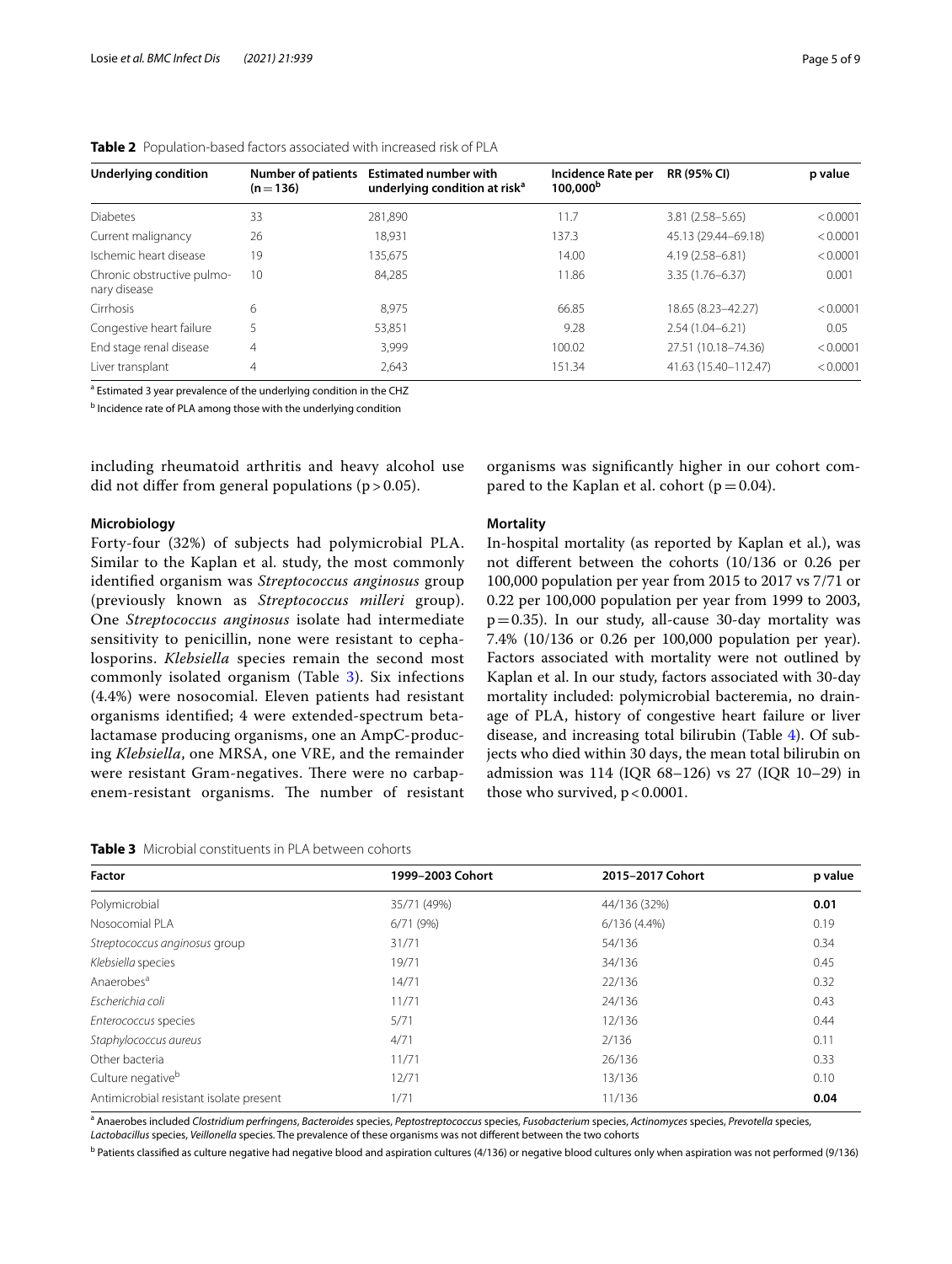#### <span id="page-5-0"></span>**Table 4** Factors associated with 30-day mortality in PLA<sup>a</sup>

| <b>Factor</b>                         | Univariate (OR [95% CI], p-value)      | <b>Multivariate (OR</b><br>[95% CI], p-value) |
|---------------------------------------|----------------------------------------|-----------------------------------------------|
| Polymicrobial bacteremia              | 17.27 [4.99-59.69], < 0.001            | 18.5 [1.8-191], 0.014                         |
| No drainage performed                 | 5.80 [1.58-21.30], 0.006               | 13.3 [1.1-167], 0.045                         |
| History of congestive heart failure   | 6.55 [1.85-23.24], 0.04                | 35.7 [1.4-912], 0.031                         |
| History of liver disease <sup>b</sup> | 6.06 [1.84-19.96], 0.004               | 10.3 [0.9-115], 0.059                         |
| Total bilirubin                       | 13.0 [1.69-100.94], 0.002 <sup>c</sup> | 1.0 per umol/L<br>$[1.00 - 1.04]$ , 0.023     |

<sup>a</sup> 30-day mortality data was available for all patients

<sup>b</sup> Includes cirrhosis, hepatitis B, hepatitis C, traumatic liver injury, liver transplantation, hepatolithiasis, hepaticojejunostomy

<sup>c</sup> Univariate analysis conducted for total bilirubin greater than the upper limit of normal

We recorded the use of proton pump inhibitors (PPI) in the community prior to hospitalization and ffty-seven of the 136 subjects (42%) were taking PPIs. When PPI use was analyzed in relation to 30-day mortality, a statistically signifcant protective efect against mortality was revealed ( $p=0.003$ ). None of the 10 patients who died were taking PPIs in the community prior to admission.

#### **Discussion**

With both centralized electronic medical records and comprehensive region-wide laboratory services, the CHZ is an ideal place to study the epidemiology of PLA free of selection bias. The ability to compare our data to that collected 15 years prior using the same data sources allows for consistency that optimizes comparisons in epidemiology over time.

Relative to 1999–2003, we observed an increased incidence rate of PLA in the CHZ. Similarly, Chen et al. noted that the incidence of PLA in Taiwan increased between the years of 2000 and 2011 [\[1](#page-7-0)] which was postulated to be the result of a pathogenic clone's spread  $[14]$  $[14]$ . It has since been determined that the hypervirulent mucoviscous *Klebsiella pneumoniae* strains, such as K1 and K2 serotypes, are an important agent of PLA principally in Asia but increasingly in North America [\[15](#page-8-11), [16](#page-8-12)]. Peirano et al.'s study in the CHZ between 2001 and 2007 demonstrated that 8.2% of bacteremic *Klebsiella pneumoniae* isolates were hypermucoviscous. Of those bacteremic with hypermucoviscous isolates, liver abscess was the most common clinical presentation  $[17]$  $[17]$ . The rate of hypermucoviscous *Klebsiella pneumoniae* isolates was not determined in our study. However, the increase in incidence rate in the CHZ in our study is not driven by this—as *Streptococcus anginosus* group remained most prevalent and the proportion of individual pathogens was stable between cohorts. Meddings et al. noted an increase in PLA prevalence in the United States between 1994 and 2005 and hypothesized this was the result of an aging population, increasing prevalence of biliary disease, instrumentation of the biliary tract, diabetes, and liver transplantation. It is possible that the increase in PLA in our cohort could be explained by an increase in prevalence of predisposing comorbidities. The prevalence of liver transplantations in Alberta has increased steadily from 16/100,000 population in 2006 to 24/100,000 population in 2019  $[12, 13, 18]$  $[12, 13, 18]$  $[12, 13, 18]$  $[12, 13, 18]$  $[12, 13, 18]$  $[12, 13, 18]$  $[12, 13, 18]$ . The diabetes prevalence rate in the CHZ has also steadily increased, from 4.88 in 2004 to 7.19 in 2017[\[10\]](#page-8-6)—and herein we observed an attributable four-fold increased risk of PLA relative to the general population. If these trends continue, we can further expect PLA incidence rate to increase. Additionally, it is possible that increases in instrumentation of the biliary tract in our cohort compared to the 1999–2003 cohort may have also contributed to the rising incidence rate. This was a factor highlighted by Meddings et al. although we were unable to obtain data regarding frequency of biliary procedures between 1999 and 2017 in our region.

Similar to the Kaplan et al. study, most patients in our cohort were microbiologically confrmed as PLA based on liver aspiration culture (65%). This was unchanged between the two cohorts despite fewer aspirations being performed in our cohort. A similar number of diagnoses were confrmed using aspiration because the yield of culture was higher compared to 1999–2003. In terms of diagnosis based on imaging fndings, CT scan is a more sensitive modality for detection of PLA, compared to ultrasound  $[4]$  $[4]$ . In our cohort, CT scan was a superior imaging modality for the detection of PLA when compared to ultrasound, similar to the 1999–2003 cohort.

PLA was the admitting diagnosis in a greater proportion of subjects in our study compared to the Kaplan cohort. This suggests that over the 15-year time span between the 2 studies, PLA diagnosis has occurred more quickly, possibly secondary to improved access to imaging tests and improved image quality [\[19](#page-8-15)].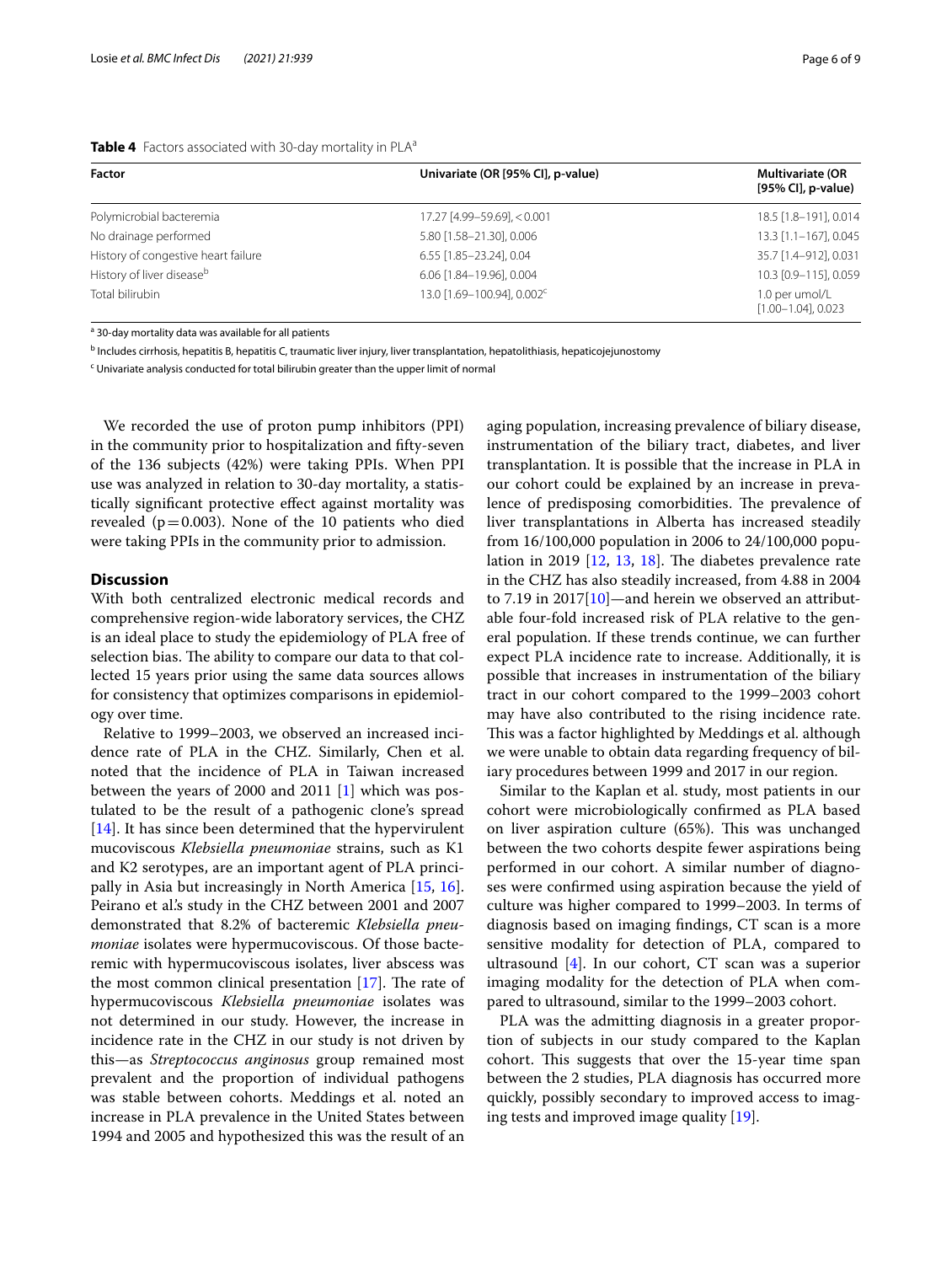Biliary sources for PLA remained most common, unchanged from the 1999–2003 cohort. We found an increase in the incidence rate of pylephlebitis and diverticulitis as a cause of liver abscess. One explanation for the higher incidence rate of pylephlebitis is improved access to high resolution imaging studies  $[20]$  $[20]$ . This increased observation of pylephlebitis, whether from improved detection or a true increase in incidence, is important because optimal management of these clots is uncertain. The role of anticoagulation in this condition remains controversial. A study of pylephlebitis in Taiwan by Wang et al. showed that PLA is frequently concomitant  $[21]$  $[21]$ . They observed *Klebsiella pneumoniae* as the most common pathogen associated with pylephlebitis. Interestingly, none of the patients in our cohort with *Klebsiella pneumoniae* liver abscess had pylephlebitis. The reason for this difference is unknown, but perhaps the diference in serotypes between the two geographic regions plays a role. In our cohort, infections with anaerobic species were signifcantly associated with diagnosis of pyelophlebitis  $(p=0.009)$ .

In our study, liver transplantation, diabetes mellitus, and malignancy were determined to be signifcant risk factors for the development of PLA, similar to 1999– 2003. In contrast, alcohol use disorder was no longer identifed as a risk factor. It is possible this was infuenced by difering defnitions of alcohol use disorder, as the criteria for this in Kaplan et al.'s study was not outlined. In our study, we collected data for "heavy alcohol use" (defned as≥5 alcoholic drinks≥2 times per month for males and  $\geq$  4 alcoholic drinks  $\geq$  2 times per month for females) as this was the defnition applied to population-level data. Alternatively, this diference may be due to diferences in documentation regarding alcohol use between cohorts. Indeed, a Taiwan-based study by Wang et al. concluded that alcohol intoxication is associated with increased risk of PLA [[22\]](#page-8-18). We identified five previously unrecognized population level-risk factors for PLA (ischemic heart disease, chronic obstructive pulmonary disease, cirrhosis, history of congestive heart failure, and end-stage renal disease). Although many studies list clinical characteristics seen in their patients with PLA, few compare this to the prevalence among the general population which is a unique feature of the CHZ data—and key to understand risk factors.

The pathogens implicated in PLA in our cohort were not signifcantly diferent than those observed in the 1999–2003 cohort and *Streptococcus anginosus* group continue to be most prevalent, consistent with other North America studies [[2\]](#page-7-1). Continued prospective surveillance for hypermucoviscous -*K. pneumoniae* are key in monitoring for a shift in epidemiologic trends in this North American population. Importantly, increasing prevalence in hypervirulent *Klebsiella pneumoniae* stains could impact patient management as they are more likely to be monomicrobial and result in metastatic spread.

Globally, antimicrobial resistance is a concern in a variety of infections, including PLA [\[23](#page-8-19)]. With increasing prevalence of ESBL-producing and carbapenem-resistant organisms on the rise in Canada [[24](#page-8-20), [25](#page-8-21)], identifcation of the causative organisms in PLA and determination of susceptibility profles is increasingly important to ensure culture-optimized antimicrobial therapy. In our study, the rate of antimicrobial resistant isolates compared to 15 years ago was increased—highlighting the importance of achieving a definitive microbiologic diagnosis  $[26]$  $[26]$ . The declining frequency of liver aspirations in the CHZ compared to approximately 15 years ago is something that may beneft from quality improvement interventions.

It is disappointing that despite innovation and advances in care, mortality has not changed signifcantly compared to 1999–2003. This highlights the need for further study into management and treatment strategies as practices are quite variable. It has been established previously that abscess drainage is important in management [[27](#page-8-23)] and the fact that "no abscess drainage" was associated with 30-day mortality in our study provides further support for this notion. The development of clinical practice guidelines for PLA in North America will be an important advance in the feld.

An interesting observation in this study was the potential protective efect of PPI-use against PLA-mortality. This contrasts a study by Bettinger et al. that investigated the efect of PPI treatment on mortality in patients with PLA. They found that PPI-treatment was associated with signifcantly higher index mortality and 90-day mortality [[28\]](#page-8-24). In their study, the multivariate analysis examining PPI treatment included PPI-use in the community prior to admission as well as use during their hospitalization. Our study difers as we only analyzed PPI use in the community prior to hospitalization. This raises questions around whether there are difering impacts on mortality in PLA if PPIs are used in the community prior to admission versus in hospital during acute illness. Another study by Lin et al. investigated the use of PPIs and risk of development of PLA and concluded that PPI use conferred a 7.59-fold increased risk of PLA [\[29](#page-8-25)]. In our study, 42% of subjects were taking a PPI prior to hospitalization but population-level data was not available to determine if PPI use was associated with increased PLA risk. PPIs are commonly prescribed medications [[29\]](#page-8-25) and their impact on the development of PLA and associated-mortality is an important area that warrants further investigation.

Multiple limitations are important to note in our study. We used complementary strategies relying on clinical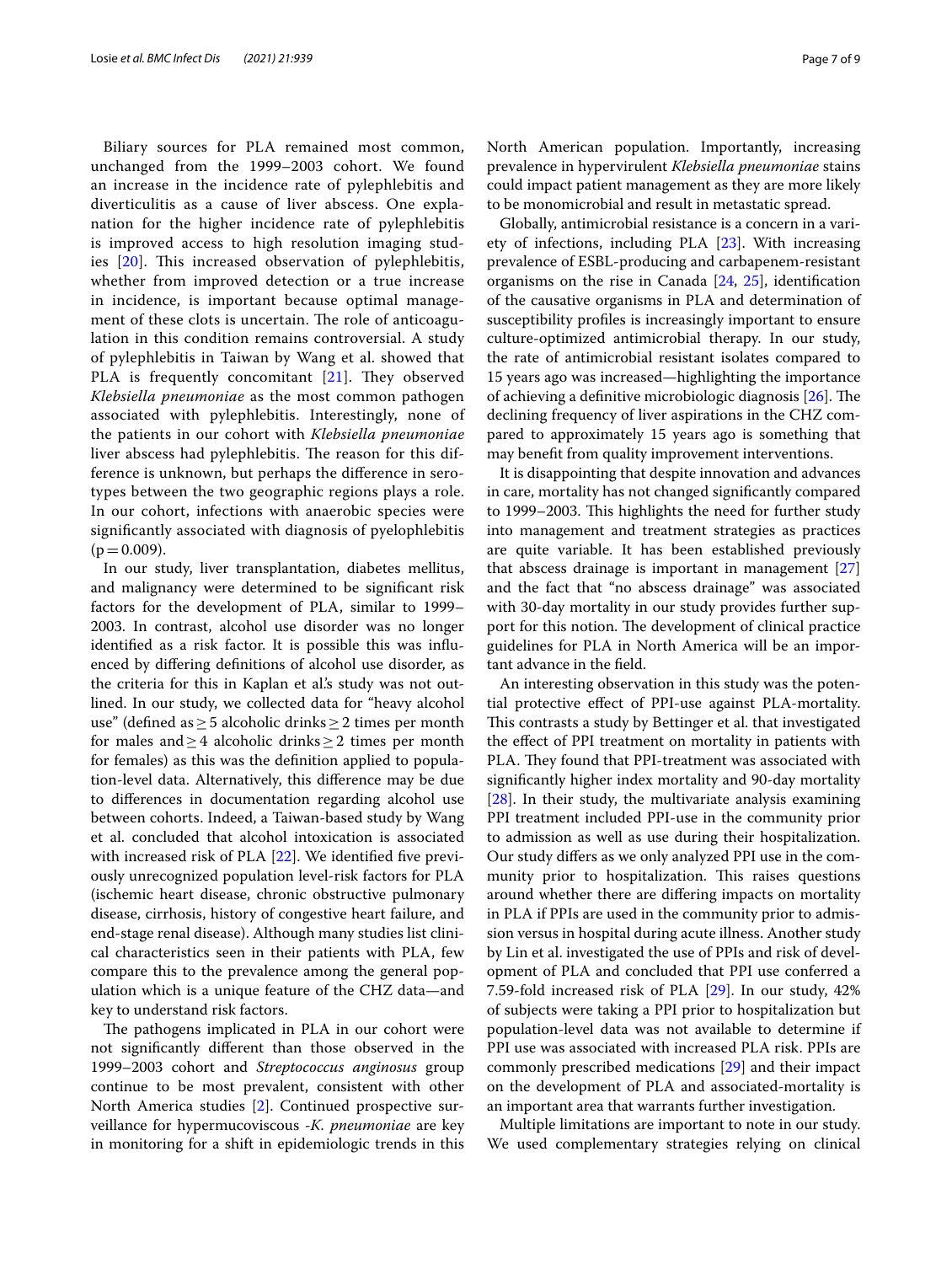and microbiologic diagnosis to increase our capacity to identify all PLA CHZ cases, however, cases that were misdiagnosed or not recognized as PLA would have been missed. Due to difering infrastructure in the medical system responsible for Pediatric care, children were not included in this study. Additionally, because of the way census data is divided, the age cutoff of 20 years (as opposed to 18) was utilized. Determination of comorbidities and PLA source was determined by reviewing patient charts, including investigations, discharge summaries, and consultation notes generated by physicians. Because of this, the accuracy of the data set is dependent on the accuracy of the investigations and documentation. Although a rigorous population-based design was utilized, there are limitations to our population-based assessment [\[30\]](#page-8-26). We are unable to assess independent risk factors for acquisition of PLA using logistic regression. This is because we estimated the rates of underlying illnesses in the population-at-large based on current disease prevalence registries, but do not have individual linked data on all CHZ residents. This limitation is nearly universal to population-based study designs [[31](#page-8-27), [32](#page-8-28)]. There are also inherent limitations in using ICD-9 codes for defning co-morbid illness. Lastly, our data sets were limited in terms of the availability of some data. Important factors, such as diferences in the use of certain medications (e.g. immunosuppressive agents and oral hypoglycemic agents), were not available which may have contributed to some of the diferences between the two cohorts.

# **Conclusions**

PLA in the CHZ has increased in incidence over the last 15 years. The increasing prevalence of comorbidities in our population and factors that are associated with risk of PLA suggests this will continue to be an emerging diagnosis of concern. Increasing antimicrobial resistance highlights the importance of future studies to generate an evidence base for the optimal antibiotic treatment for this condition.

#### **Abbreviations**

PLA: Pyogenic liver abscess; CHZ: Calgary Health Zone; ESBL: Extended spectrum beta-lactamase; ICD: International Classifcation of Diseases; CLS: Calgary Laboratory Services; MRSA: Methicillin-resistant *Staphylococcus aureus*; VRE: Vancomycin-resistant *Enterococcus*; IQR: Interquartile ranges; CI: Confdence interval; OR: Odds ratio; CT: Computed tomography; PPI: Proton pump inhibitor.

#### **Acknowledgements**

We gratefully acknowledge the assistance of the staff of Alberta Precision Laboratories (APL) and Alberta Health Services Analytics, Data Integration, Measurement & Reporting (DIMR) in extracting the relevant data.

#### **Authors' contributions**

All authors were involved in the project planning and design. JAL performed data collection. JCL verifed collected data. JAL and MP performed data analysis. JAL and MP wrote the initial draft of the manuscript. All authors were involved with data interpretation and critical review of the manuscript. All authors read and approved the fnal manuscript.

#### **Funding**

No funding external funding was received for this project.

#### **Availability of data and materials**

The datasets generated during the current study are not publicly available due to patient confdentiality but are available from the corresponding author on reasonable request. Four additional datasets were analyzed during the current study: (1) Government of Alberta. Interactive Health Data Application [Internet]. [cited 2020 Jun 11]. Available from: [http://www.ahw.gov.ab.ca/IHDA\\_Retri](http://www.ahw.gov.ab.ca/IHDA_Retrieval/selectCategory.do?dataBean.id=6&command=doSelectSubCategory&cid=6) eval/selectCategory.do?dataBean.id=6&command=doSelectSubCategory& cid=[6. \(2\) Statistics Canada. Census Profle, 2016 Census \[Internet\]. Calgary, A](http://www.ahw.gov.ab.ca/IHDA_Retrieval/selectCategory.do?dataBean.id=6&command=doSelectSubCategory&cid=6)B; [2017. A](http://www.ahw.gov.ab.ca/IHDA_Retrieval/selectCategory.do?dataBean.id=6&command=doSelectSubCategory&cid=6)vailable from: [https://www12.statcan.gc.ca/census-recensement/2016/](https://www12.statcan.gc.ca/census-recensement/2016/dp-pd/prof/details/page.cfm?Lang=E&Geo1=CSD&Code1=4806016&Geo2=PR&Code2=01&Data=Count&SearchText=4806016&SearchType=Begins&SearchPR=01&B1=All&Custom=&TABID=3) [dp-pd/prof/details/page.cfm?Lang](https://www12.statcan.gc.ca/census-recensement/2016/dp-pd/prof/details/page.cfm?Lang=E&Geo1=CSD&Code1=4806016&Geo2=PR&Code2=01&Data=Count&SearchText=4806016&SearchType=Begins&SearchPR=01&B1=All&Custom=&TABID=3)=E&Geo1=CSD&Code1=4806016&Geo2= PR&Code2=01&Data=Count&SearchText=[4806016&SearchType](https://www12.statcan.gc.ca/census-recensement/2016/dp-pd/prof/details/page.cfm?Lang=E&Geo1=CSD&Code1=4806016&Geo2=PR&Code2=01&Data=Count&SearchText=4806016&SearchType=Begins&SearchPR=01&B1=All&Custom=&TABID=3)=Begins& SearchPR=01&B1=All&Custom=&TABID=3. (3) Canadian Institute for Health [Information. Treatment of End-Stage Organ](https://www12.statcan.gc.ca/census-recensement/2016/dp-pd/prof/details/page.cfm?Lang=E&Geo1=CSD&Code1=4806016&Geo2=PR&Code2=01&Data=Count&SearchText=4806016&SearchType=Begins&SearchPR=01&B1=All&Custom=&TABID=3) Failure in Canada, Canadian Organ Replacement Register, 2006 to 2015: Data Tables, Liver Transplants. Ottawa, ON; 2016. Available from: [https://www.cihi.ca/sites/default/fles/document/](https://www.cihi.ca/sites/default/files/document/liver_transplant_section_v0.1_en_2017.xlsx) [liver\\_transplant\\_section\\_v0.1\\_en\\_2017.xlsx](https://www.cihi.ca/sites/default/files/document/liver_transplant_section_v0.1_en_2017.xlsx). (4) Canadian Institute for Health Information. Treatment of End-Stage Organ Failure in Canada, Canadian Organ Replacement Register, 2010 to 2019: Extra-Renal Transplants — Data Tables. Ottawa, ON; 2020. Available from: [https://www.cihi.ca/sites/default/fles/](https://www.cihi.ca/sites/default/files/document/extra-renal-transplants-2010-2019-data-tables-en.xlsx) [document/extra-renal-transplants-2010-2019-data-tables-en.xlsx.](https://www.cihi.ca/sites/default/files/document/extra-renal-transplants-2010-2019-data-tables-en.xlsx)

#### **Declarations**

#### **Ethics approval and consent to participate**

This study received approval through the Conjoint Health Research Ethics Board at the University of Calgary (REB18-2013) with a waiver of participant consent.

#### **Consent for publication**

Not applicable.

#### **Competing interests**

No author has relevant competing interests to report. None of the authors report any conficts related to this study.

#### **Author details**

<sup>1</sup> Department of Medicine, University of British Columbia, Vancouver, Canada.<br><sup>2</sup> Department of Medicine, University of Calgary Calgary Canada. <sup>3</sup> Department Department of Medicine, University of Calgary, Calgary, Canada. <sup>3</sup> Department of Microbiology and Infectious Diseases, Calgary Zone Alberta Health Services, University of Calgary, 3330 Hospital Drive NW, Calgary, AB T2N 4N1, Canada. 4 Alberta Provincial Laboratories, Calgary, Canada. <sup>5</sup> Department of Pathology and Laboratory Medicine, University of Calgary, Calgary, Canada.

Received: 4 June 2021 Accepted: 28 August 2021

#### **References**

- <span id="page-7-0"></span>1. Chen YC, Lin CH, Chang SN, Shi ZY. Epidemiology and clinical outcome of pyogenic liver abscess: an analysis from the National Health Insurance Research Database of Taiwan, 2000–2011. J Microbiol Immunol Infect. 2016;49(5):646–53.
- <span id="page-7-1"></span>2. Meddings L, Myers RP, Hubbard J, Shaheen AA, Laupland KB, Dixon E, et al. A population-based study of pyogenic liver abscesses in the United States: incidence, mortality, and temporal trends. Am J Gastroenterol. 2010;105(1):117–24.
- <span id="page-7-2"></span>3. Kaplan GG, Gregson DB, Laupland KB. Population-based study of the epidemiology of and the risk factors for pyogenic liver abscess. Clin Gastroenterol Hepatol. 2004;2:1032–8.